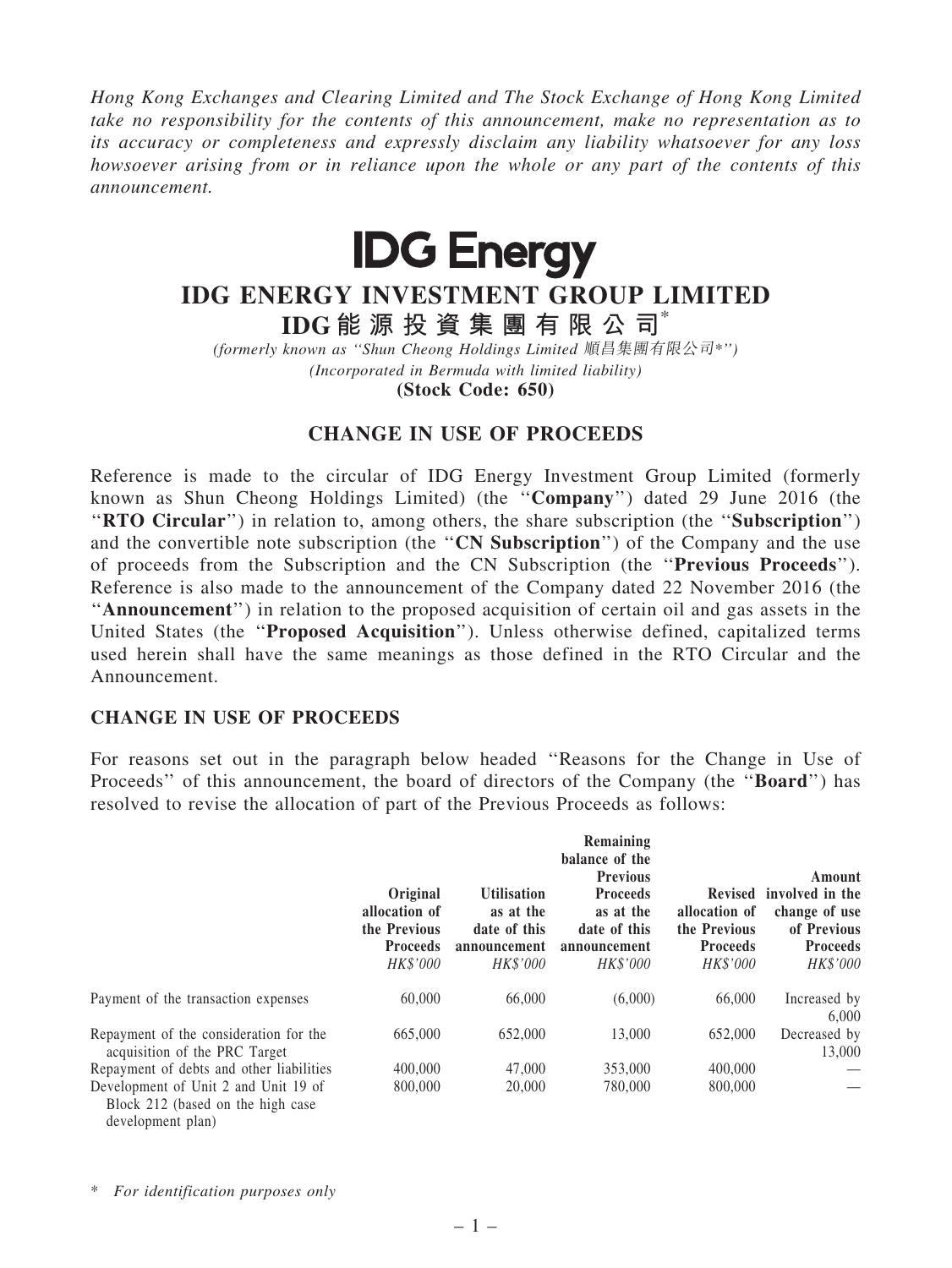|                                                                           | Original<br>allocation of<br>the Previous<br><b>Proceeds</b><br>HK\$'000 | <b>Utilisation</b><br>as at the<br>date of this<br>announcement<br>HK\$'000 | Remaining<br>balance of the<br><b>Previous</b><br><b>Proceeds</b><br>as at the<br>date of this<br>announcement<br>HK\$'000 | allocation of<br>the Previous<br><b>Proceeds</b><br>HK\$'000 | Amount<br>Revised involved in the<br>change of use<br>of Previous<br><b>Proceeds</b><br>HK\$'000 |
|---------------------------------------------------------------------------|--------------------------------------------------------------------------|-----------------------------------------------------------------------------|----------------------------------------------------------------------------------------------------------------------------|--------------------------------------------------------------|--------------------------------------------------------------------------------------------------|
| Further development of other areas in<br>Block 212                        | 450,000                                                                  |                                                                             | 450,000                                                                                                                    |                                                              | Decreased by<br>450,000<br>(Note 1)                                                              |
| Working capital                                                           | 165,000                                                                  | 18,000                                                                      | 147,000                                                                                                                    | 161,000                                                      | Decreased by<br>4,000<br>(Note 2)                                                                |
| Acquisition and development of other<br>oil and gas companies or projects | 400,000                                                                  |                                                                             | 400,000                                                                                                                    | 861,000                                                      | Increased by<br>461,000                                                                          |
| <b>Total</b>                                                              | 2,940,000                                                                | 803,000                                                                     | 2,137,000                                                                                                                  | 2.940.000                                                    |                                                                                                  |

*Notes:*

- 1. As disclosed in the paragraph below headed ''Reasons for the Change in Use of Proceeds'' of this announcement, the Company reasonably believes that the exploration work of other areas in Block 212 can be financed by the operating cash flows generated by the PRC Target based on its current forecast. Among the HK\$450 million, HK\$355 million will be reallocated for financing the Proposed Acquisition and the remaining HK\$95 million will be reallocated as the Group's working capital to finance, among other things, the development of various exploration and/or development projects of the Group after the Proposed Acquisition.
- 2. HK\$99 million out of the HK\$165 million originally intended for working capital will be used to finance the Proposed Acquisition. As stated in Note 1 above, a HK\$95 million will be reallocated as the Group's working capital to finance, among other things, the development of various exploration and/or development projects of the Group after the Proposed Acquisition, making the revised allocation of the Previous Proceeds for working capital amount to a total of HK\$161 million, decreased by HK\$4 million as compared to the original HK\$165 million.

## REASONS FOR THE CHANGE IN USE OF PROCEEDS

The Group is principally engaged in the exploration, development and production of crude oil. Selectively making strategic acquisitions of oil assets overseas, as one of the pre-set business strategies of the Group, is an important driver for growth and enhancing shareholder value. The Board believes the recent relatively low crude oil commodity prices (as compared to commodity prices in 2012 to 2014) offer investors an attractive risk/return profile and diversification in the current environment and a counter-cyclical acquisition may provide a great opportunity to access world-class assets at a reasonable price.

The Proposed Acquisition, in the view of the Board, is an opportune investment for the Group to develop and expand its current principal business which is the exploration, development and production of crude oil. In addition, the Board expects that the Proposed Acquisition could allow the Group to widen its global footprint and develop a more diversified and balanced oil and gas business portfolio, expand its operational capabilities and elevate its profile and image as an international energy company, and will present the Group with favourable long term prospects, which is in line with the Group's sustainable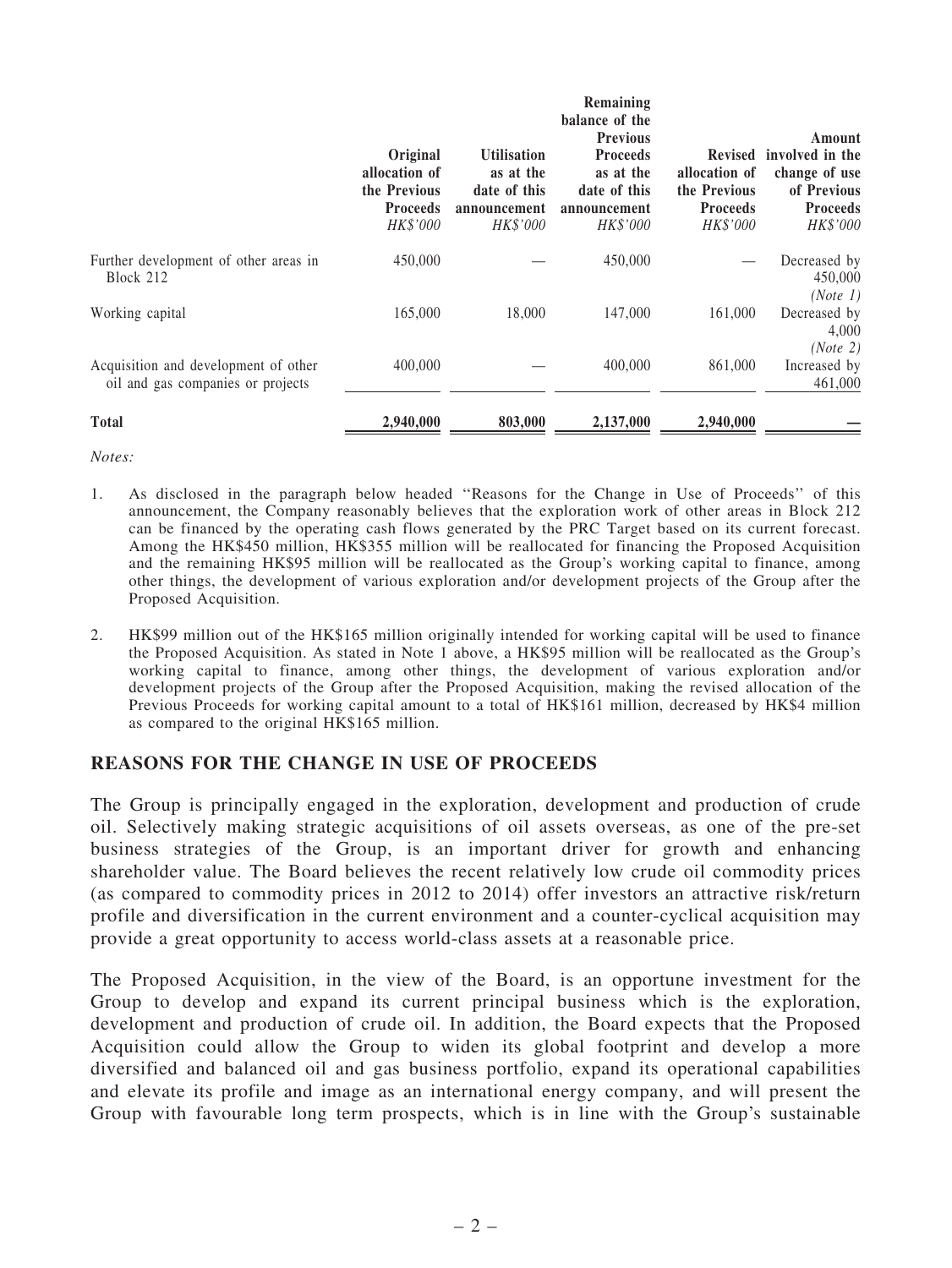corporate strategy to broaden its income stream and its mission and vision to become a leading global oil and gas assets holding and management company, with the goal of achieving stable, long-term and attractive returns for the Shareholders.

Taking into account the opportunity of the Proposed Acquisition, the actual utilization of the Previous Proceeds and the change of circumstances substantiating the original allocation of the Previous Proceeds, the Company, after careful study and consideration, proposed to use part of the unutilized Previous Proceeds to finance the Proposed Acquisition, i.e., HK\$461 million, with HK\$99 million from the portion of the Previous Proceeds for working capital, HK\$7 million from the savings after the transaction related payments for acquisition of the PRC Target and HK\$355 million from the portion of the Previous Proceeds for further development of other areas of Block 212. Details of the financing arrangements for the initial purchase price of the Proposed Acquisition are set out in the circular of the Company dated 9 March 2017.

The development plan of the key areas in Block 212 (i.e., Unit 2 and Unit 19) where the oil reserves and resources were confirmed in the independent technical report set out in Appendix VII to the RTO Circular is not affected as a result of the revised allocation of part of the Previous Proceeds. The Company is still planning to carry out exploration work of other areas in Block 212, as the Company reasonably believes that such exploration can be financed by the operating cash flows generated by the PRC Target based on its current forecast. The Company considers the revised allocation of part of the Previous Proceeds is commercially reasonable having considered that the Target Assets under the Proposed Acquisition are producing assets with room for further development while the exploration work in other areas in Block 212 presents more uncertainty and higher risk. Therefore, the Company considers it is in its best interests to reallocate the relevant part of the Previous Proceeds for financing the Proposed Acquisition, with a view to generating a more secured expected return, and to carry out the exploration work of other areas in Block 212 later based on the internally generated free cash flow. Also, the Company believes that the remaining portion of the Previous Proceeds for working capital, i.e., HK\$161 million, together with the internal funds of the Company, will be sufficient for the general day-today requirements of the Group.

The Board considers that the revised allocation of part of the Previous Proceeds is fair and reasonable, best fits the needs of the Group and is in the best interests of the Company and the Shareholders as a whole. The Board will, from time to time, assess and evaluate the business need of the Group and the optimal plan for allocation and deployment of the Group's financial resources to strengthen the efficiency and effectiveness of the use of the Previous Proceeds.

> By order of the Board IDG Energy Investment Group Limited WANG Jingbo *Chairman and Chief Executive Officer*

Hong Kong, 8 March 2017